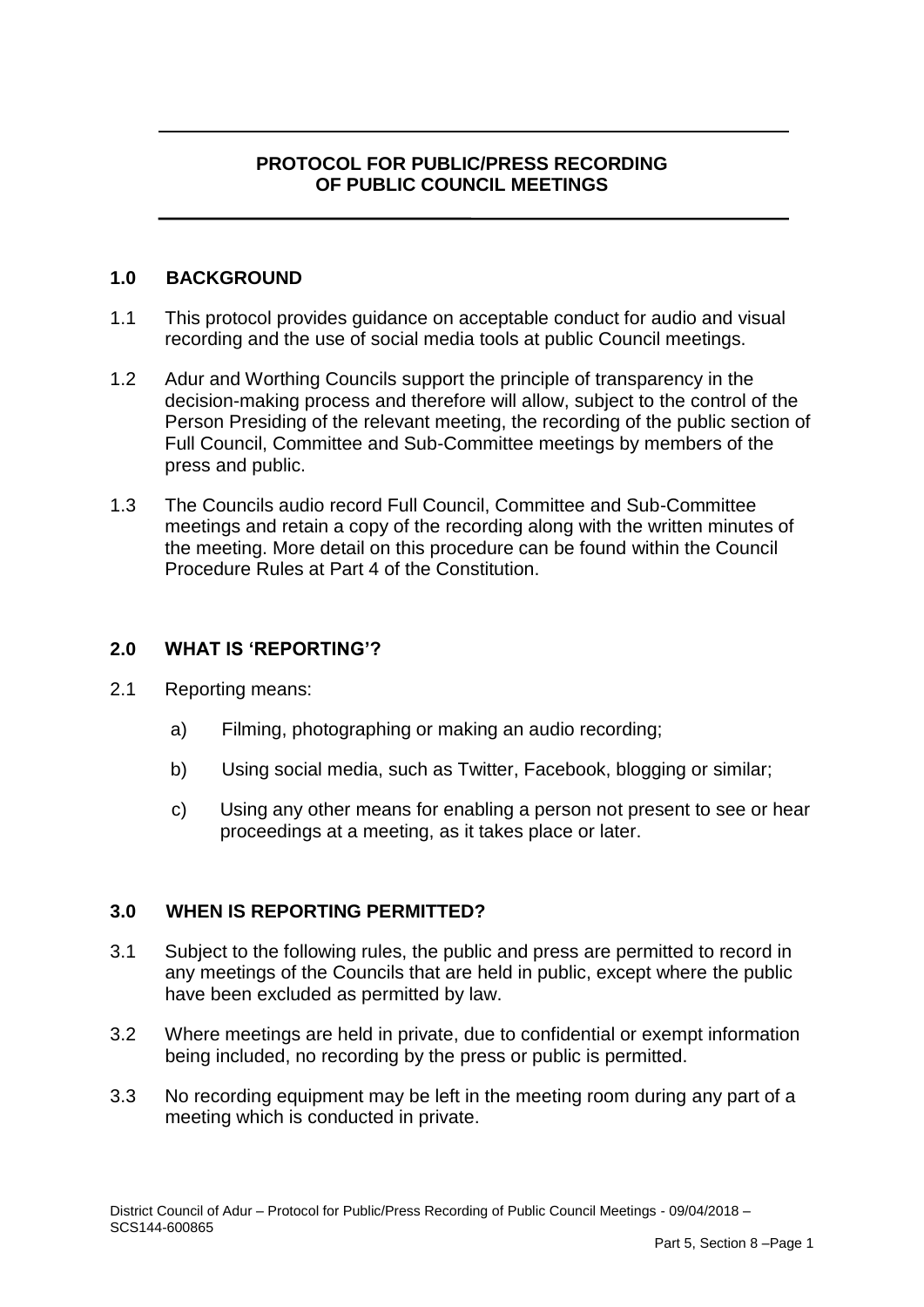## **4.0 RULES ON REPORTING**

- 4.1 Anyone wishing to undertake recording should notify Democratic Services, by email at [democratic.services@adur-worthing.gov.uk](mailto:democratic.services@adur-worthing.gov.uk) or by telephone on 01903 239999, 24 hours prior to the commencement of the meeting and comply with any requests made by the Person Presiding.
- 4.2 All recording must take place from a fixed position in the meeting room (i.e. public gallery) approved by the Person Presiding.
- 4.3 Recording should be directed at Members of the Council. Members of the public seated in the public gallery should not be recorded, unless they have expressly given consent, to the Chairman of the meeting. This also applies to a member of the public asking a question, presenting a petition or making a representation.
- 4.4 No recording of anyone under the age of 18 is permitted.
- 4.5 If a member of the public is concerned about being recorded at a Council meeting, please inform the Democratic Services Officer present at the meeting. No image or recording of a member of the public should be made unless the member of the public has expressly given their consent to the Chairman of that meeting.
- 4.6 The Democratic Services Team will ensure signs are prominently displayed at meetings to remind attendees that recording may be undertaken and that the Council has no control over where a recording might appear (for example posted on the internet). Meeting agendas will also carry this message and at the commencement of a meeting, the Person Presiding will announce if any requests to record have been made by the public.
- 4.7 Persons recording meetings are not permitted to carry out an oral commentary or report whilst the meeting is in session.
- 4.8 The use of flash or additional lighting in connection with recording at meetings will not be permitted without the prior notification and agreement of the Person Presiding.
- 4.9 Where any part of a meeting is held in private, no recording by the press or public will be permitted. All recording equipment must be removed from the meeting room during the exclusion.
- 4.10 Where the Person Presiding considers any recording is disrupting the meeting, the operator of the equipment will be required to stop and may be asked to leave the meeting room, removing their equipment at the same time.
- 4.11 Anyone who has been asked to leave a meeting because they have refused to comply with the Person Presiding's request with regard to recording may be prohibited from recording at future meetings.